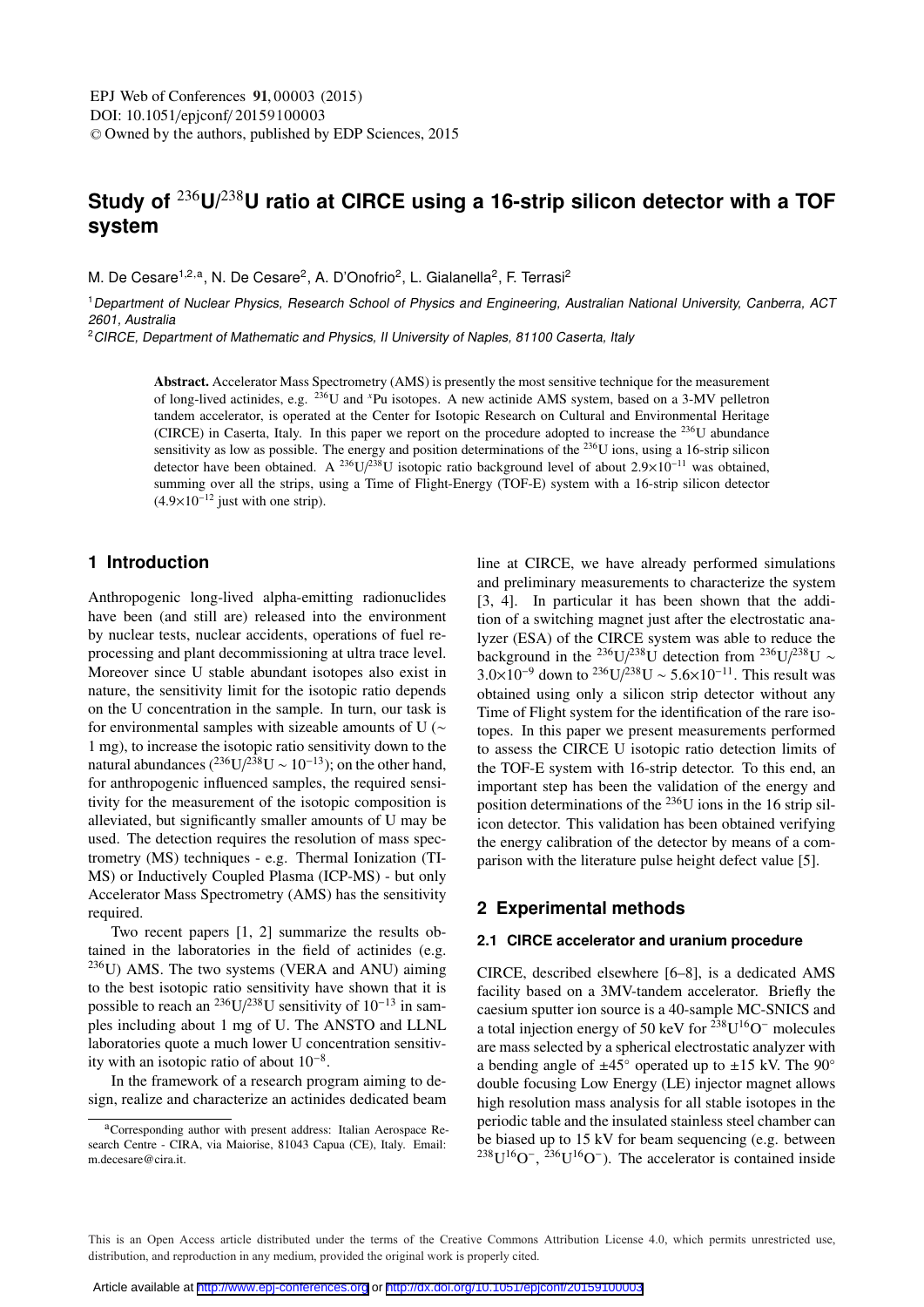a vessel filled with sulphur hexafluoride  $(SF_6)$  at a pressure of 6 bar and at the terminal the ions loose electrons in the Argon (Ar) stripper. At the high energy side the double focusing 90◦ High Energy (HE) analyzing magnet efficiently removes molecular break-up products [3, 4]. Two 45◦ electrostatic spherical analyzers (ESA) are operated up to  $\pm 60$  kV. A switching magnet (B<sub>max</sub>= 1.3 T, r=1.760 m and ME/q<sup>2</sup> = 253 MeV amu/e<sup>2</sup> at the 20 $\degree$  exit) is positioned after the ESA. Finally the selected ions at 20◦ are counted in a final detector. The control of the acquisition system is handled by the Fast Intercrate Readout (FAIR) system [9] via Ethernet interfaces.

The negative molecular ions 238U16O<sup>−</sup> are accelerated in the LE side and  $^{238}U^{x+}$  positive ions are accelerated in the post stripper high energy tube of the tandem. For  $^{238}U^{5+}$  this results in an energy of E = 17.3 MeV at a terminal voltage of 2.900 MV. The working pressure of the Ar is about 1.3 mTorr [4] with a stripping yield of 3.1%. The tuning procedure is made by the optimization of HE magnet and ESA in the high-energy side, maximizing the  $238U^{5+}$  current in the Last Faraday Cup. Once the setup for the  $238U^{5+}$  pilot beam is found, the voltage at the chamber of the injection magnet, the terminal voltage and the voltage of the ESA are scaled to transmit  $^{236}U^{5+}$ .

## **2.2 TOF-E detection system**

A Time of Flight-Energy (TOF-E) detection system with a flight path of 1.5 m has been installed, to discriminate  $236U^{5+}$  ions from  $238U$ ,  $235U$  and other interferences. In our set up, the start signal for the TOF measurement is given by a MCP (MicroChannel Plate) positioned about 70 cm downstream from a 4 mm collimator. The energy information is given by the 16 strip silicon detector which also provides the timing for the stop signal. The TOF-E detector setup, the MCP mounted in the electrostatic mirror configuration, the COSY Infinity [10] simulation of the electrons that reach the MCP and the calculation of the detection of the TOF-E detector for  $^{235}$ U,  $^{236}$ U<sup>5+</sup> and  $^{238}$ U are shown in figure 1.

Briefly (see upper left part of figure 1) ions pass through a thin LPA [11, 12] Laser Plasma Ablation carbon foil (4  $\mu$ g/cm<sup>2</sup> with a diameter of 45 mm) placed orthogonal to the beam axis and they are detected by a 16 strip silicon detector. Electrons are emitted from the carbon foil and they are accelerated to about 1 keV in the electric field generated by an acceleration grid (wires have a diameter of 25  $\mu$ m and are separated by 1 mm, i.e. the grid has a transparency of 97.5 %) that is parallel to the carbon foil (see lower left part of figure 1). The electrons are bent, by means of an electrostatic mirror, towards the MCP, with a diameter of 40 mm, placed outside the beam axis. The mirror consists of two parallel grids, 5 mm apart, placed at 45◦ to the beam axis. The electrostatic field between these two grids bends the electrons through 90◦ towards the MCP. For the electrons that exit parallel to the foil with an energy of 10 eV and  $\Delta V(V_{foil} - V_{accl.}) = 1.1$  kV, we calculate that the exit angle from the acceleration grid is about 95 mrad [3]. In the lower right part of figure 1, the simulation of the electrons trajectory from the acceleration grid,



Figure 1. TOF-E system (upper left), MCP in electrostatic mirror configuration (lower left) and simulation of electron trajectories (lower right) are shown. A calculation of the spectrum is shown in the upper right part. Energy (E) vs Time of Flight (TOF) of the three different uranium isotopes are shown, where  $\delta$ T is the time resolution and  $\delta$ E is the energy spread introduced from the carbon foil, see text.

where the beam spot is assumed to be 8 mm in diameter, to the 40 mm diameter MCP is shown. There are no problems to collect all the electrons.

#### 2.2.1 Energy validation

An energy and position validation is always an important step in ion detections, especially for heavy ions. For charged particles, silicon detectors are commonly adopted because of their simplicity. An energy resolution as low as 0.5% can be achieved for light ions and for very heavy ions, such as uranium, a much worse resolution is achieved (about 15%) due to the energy loss straggling in the dead layers at the detector surface. In addition, the high charge density leads to incomplete charge collection giving the well known pulse height defect. The experimental CIRCE results are illustrated in figure 2. The silicon detector has a linear response for light ions but not for the heavy  $^{236}U^{5+}$ . The signal from the 17.3 MeV  $^{236}U^{5+}$  ions is equivalent to that from a light ion with an energy of only 10.2 MeV. This gives a pulse height defect of 6.9±0.7 MeV in agreement with the literature [5].

## **3** <sup>236</sup>**U/**238**U measurement results**

## **3.1** <sup>236</sup>**U/**238**U sensitivity limits with 16-strip silicon detector**

The two dimensional TOF-E spectrum of the silicon strip with the highest  $236U^{5+}$  counts (number 11 in figure 4) for the KkU VERA in house U standard  $^{236}U/^{238}U=$  $(6.98\pm0.32)\times10^{-11}$  [13], is shown in figure 3a. A 4 mm collimator was positioned at the image point of the ESA, i.e. the beam waist after the switching magnet to restrict the number of  $^{238}$ U and  $^{235}$ U background ions that could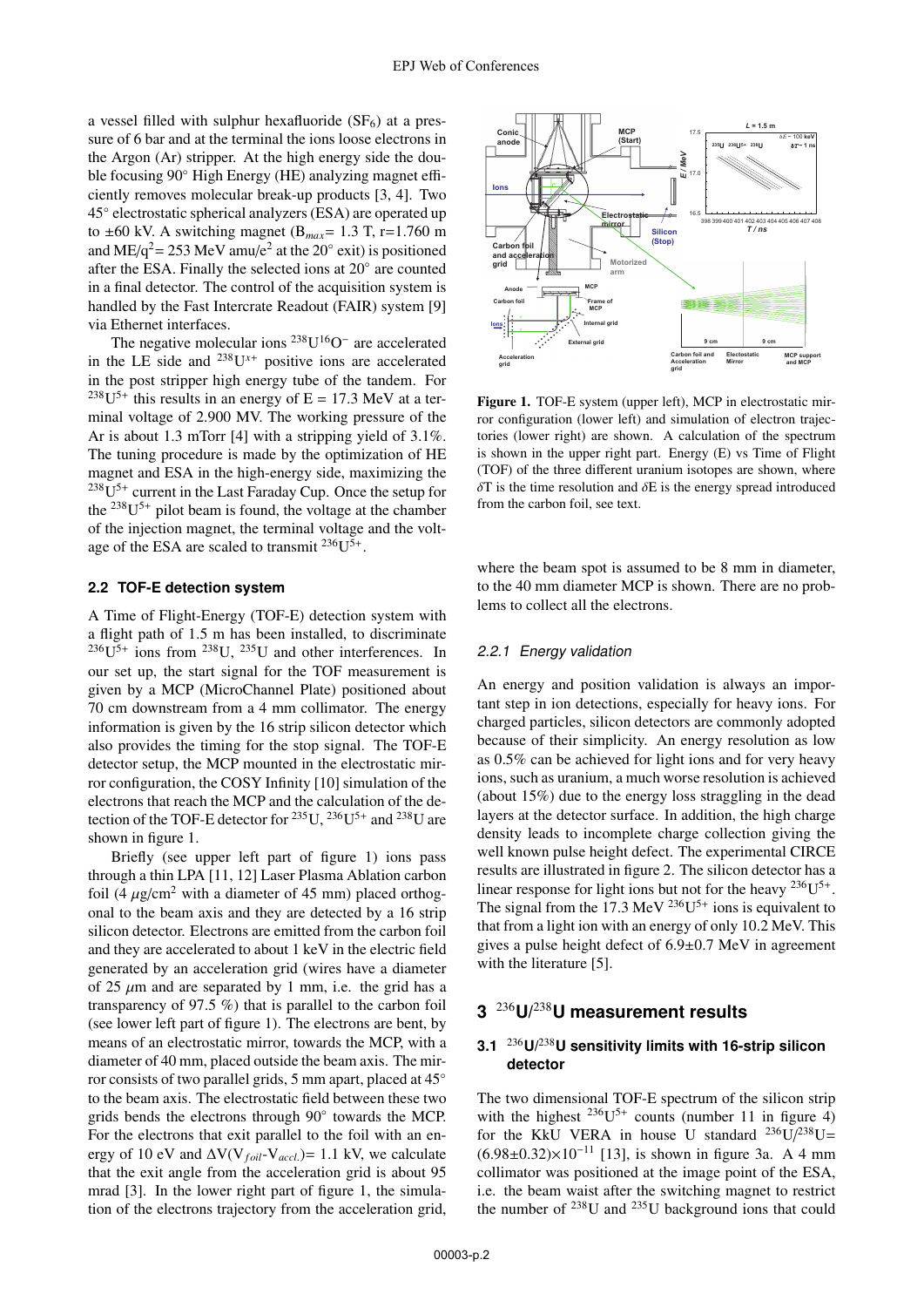

Figure 2. The three triangles are respectively alpha-particles at 5.5 MeV,  ${}^{14}C^{3+}$  at 9.5 MeV and  ${}^{14}C^{4+}$  at 13.5 MeV. The square is 17.3 MeV <sup>236</sup>U<sup>5+</sup> ions. A regression line is calculated  $E_1$ = 0.0075·Ch + 0.2399 and the difference between the incident energy of the ions and the energy calculated by the regression line is zero for the light ions and not for the 17.3 MeV  $236U^{5+}$  ions, see text.

reach the Si detector. A one-dimensional projection on to the time axis is shown in figure 3b.

The time calibration and the resolution of the time (T) spectrum were obtained with a  $^{234}U^{5+}$  pure beam from the KkU sample. A gaussian shape was observed and the characteristics of the TOF-E system are: time resolution of 1.6 ns and energy resolution of about 15 %. In the figure 3 is clear that the two spots of  $^{236}U^{5+}$  and  $^{238}U$  are separated, while it is more difficult to separate the 235U spot from  $^{236}U^{5+}$  one. The  $^{238}U$  and  $^{235}U$  contributions to the  $236U^{5+}$  counts, obtained with a gaussian fitting, are negligible considering the  $^{235}$ U tail and less than 7% for the  $238$ U one; this provides a background level isotopic ratio of about  $4.9\times10^{-12}$ . The <sup>238</sup>U and <sup>235</sup>U interference peaks are mainly due to ions that undergo charge exchange process [3, 14]. For a flight path of 1.5 m, the time difference between different interference peaks are  $\Delta T(^{236}U^{5+} - ^{235}U)$ ~ 1.7 ns,  $ΔT(^{238}U^{-236}U^{5+})$  ~ 3.4 ns for the same p/q (p= momentum and q= charge state of the ions), and  $\Delta T(^{236}U^{5+}$ -<sup>235</sup>U)∼ 0.8 ns,  $\Delta T^{(238}U^{-236}U^{5+})$ ∼ 1.7 ns for the same E/q (E= energy and q= charge state of the ions). From the separation of the peaks in figure 3, the majority of the <sup>235</sup>U and <sup>238</sup>U are due to ions with the same  $p/q$ , although smaller contributions due to ions with the same E/q cannot be ruled out. A significant improvement in time resolution would be required to separate the two contributions. As a matter of fact, summing over all the strips, in the <sup>236</sup>U<sup>5+</sup> projection, the extrapolated tails of the <sup>235</sup>U and <sup>238</sup>U are respectively about 2% and 40% of the <sup>236</sup>U<sup>5+</sup> counts. This means that using the present TOF-E system, the background level is reduced to an equivalent isotopic ratio of about  $2.9\times10^{-11}$ .

Moreover this result was interpreted, besides the 1.6 ns time resolution, as a consequence of the angular straggling due to the thickness of the carbon foil, which dete-



Figure 3. In the figure is shown the matrix of the TOF-E detector obtained from one strip of the 16 strip silicon detector. The yaxis represents the energy of the ions as measured by the 16 strip silicon detector and the x-axis is  $T=t_d$ -TOF where  $t_d$  is the delay applied to the MCP signal,  $1 \text{ ch} = 80 \text{ ps}$ . In the figure 3b the projection of the previous matrix on the T axis is shown, see text.

riorates the spatial separation of the interfering ions with respect to  $236$ U<sup>5+</sup>. For 99% of particles scattering angles between 20 and 30 mrad were calculated, with 90% probability angles less than 10 mrad. This gives a distribution strips number that is about 2 times ( $\sim$  8 strips) of what we have obtained in [4]; a distribution of the  $^{235}$ U,  $^{236}$ U<sup>5+</sup> and 238U ions, fitted value of figure 3b, along the silicon strip are shown in figure 4, in order to better understand the background origin simulating them back from the end point (silicon detector). The interfering ions that were out of the trajectory of the  $^{236}U^{5+}$  are brought back inside the  $^{236}U^{5+}$  peak by the 4  $\mu$ g/cm<sup>2</sup> carbon foil thickness. Measurements with a thinner DLC carbon foil  $(0.6 \mu g/cm^2)$ and/or a longer path (3 m) are planned in the near future. For L= 3 m the time difference  $\Delta T(^{236}U^{5+} - ^{235}U) \sim 1.7$  ns and  $\Delta T(^{238}U^{-236}U^{5+})$  ~ 3.4 ns, for the same E/q. The divergence of the beam for particles passing a carbon foil of 0.6  $\mu$ g/cm<sup>2</sup> thickness, calculated by SRIM [3], is 5 times smaller then the value calculated for the 4  $\mu$ g/cm<sup>2</sup> thickness, i.e. 99% of particles have scattering angles less then 10 mrad and 90% scatter through less than 2 mrad. This alleviates the angular problem as well as the energy one, and for this thinner DLC foil, the relative time spread (next section) introduced by the foil is 10 times lower, i.e. 0.01 %, 0.04 ns for 17 MeV ions and 1.5 m flight path.

#### **3.2 TOF-E time resolution**

The time resolution (in this case 1.6 ns) is constituted from three contributions: the energy spread introduced from the